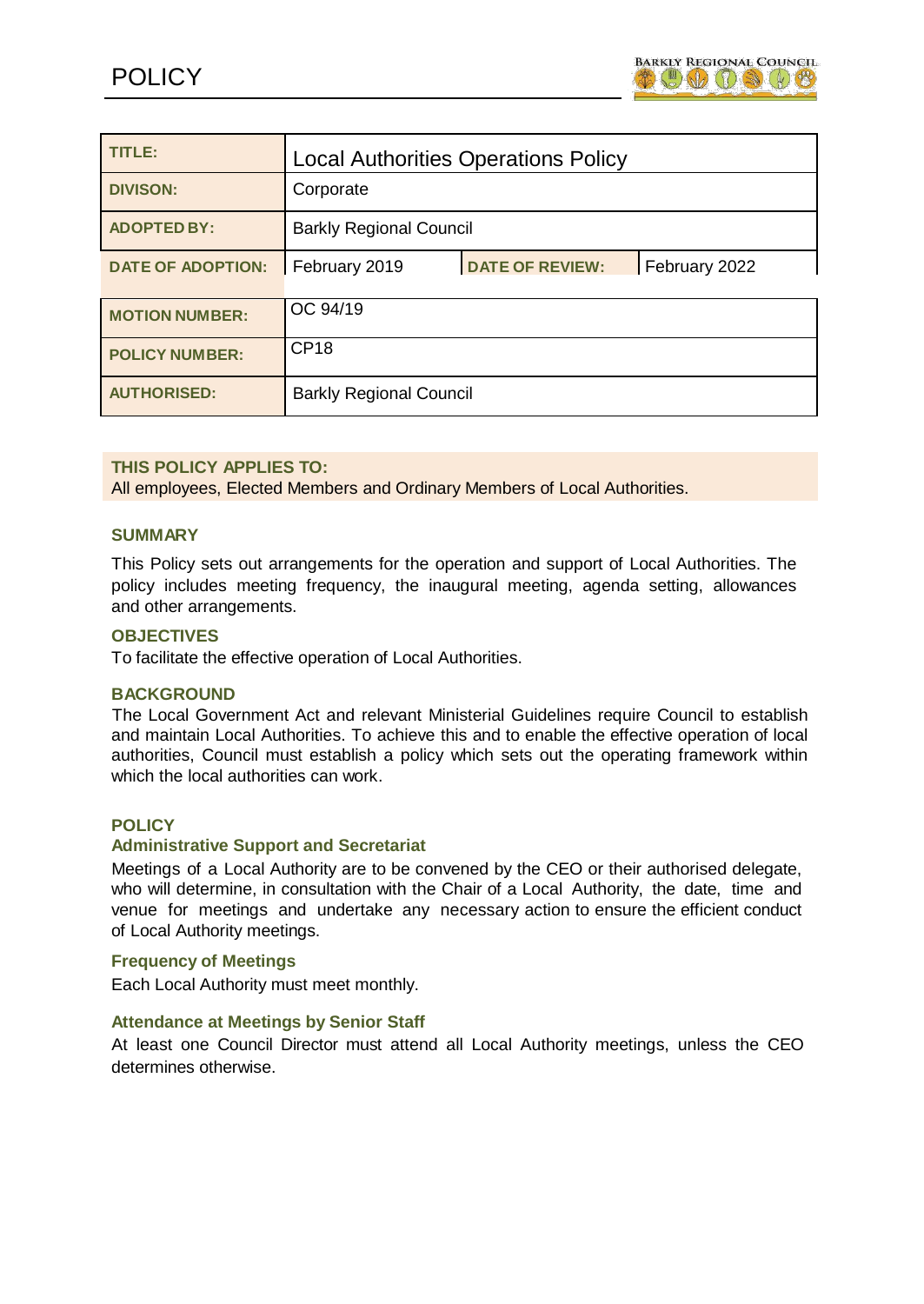

# **Inaugural Meeting and the First Meeting in Every Subsequent Financial Year**

At the first meeting of each Local Authority and in every subsequent financial year, the Local Authority must:

- Appoint of a Chair Person and Deputy Chair for a term of twelve (12) months;
- Appoint of a Representative on the Employment Selection Advisory Panel and a proxy for a term of 12 months;
- Table and consider the Council's policy on delegation of powers and functions; and
- Table and explain the Code of Conduct and its applicability to Authority Members.

#### PROVISIONAL MEETING

- a) If a quorum for a Local Authority Meeting is not attained but the majority of Appointed Members are present, the members in attendance may hold a provisional meeting.
- b) This provisional meeting must be minuted and noted that it is a provisional meeting.
- c) Members at provisional Local Authority Meetings can, by majority vote, make recommendations to Council, provided that the recommendation is specifically qualified as being a recommendation of a provisional meeting.
- d) A provisional meeting can approve the minutes of a previous provisional meeting but cannot approve the minutes of a Local Authority Meeting.

#### **Agenda and Minutes**

The Agenda of all Local Authority Meetings must be made in consultation with that Local Authority's Chair and must include:

- Apologies;
- Consideration of any items required to be dealt with at the first meeting of each Local Authority and at the first meeting of each Authority in every subsequent financial year
- **Confirmation of Minutes of previous meeting**
- Action items from previous meetings
- Report from the Mayor (if any)
- Correspondence or reports from the Council including:
	- a) The Council's response to issues raised by the Authority;
	- b) The CEO's Report on Council services in the area;
	- c) The CEO's Report on any complaints received concerning service delivery;
	- d) Agenda items listed by the Chair or other Member submitted prior
	- to closure of the Agenda including notices of motion (if any);
	- o Visitor presentations approved by the Chair (if
	- any); and

o Any other Business

Items which the Authority is required to consider on a periodic basis (if appropriate) including:

- a) The Council's Annual Report for the previous financial year;
- b) Any relevant community plan;
- c) The proposed Regional Plan and proposed budget priorities for the next financial year; and
- d)The Council Report (after the audit of its financial statements) on actual expenditure within the area against budgeted expenditure.